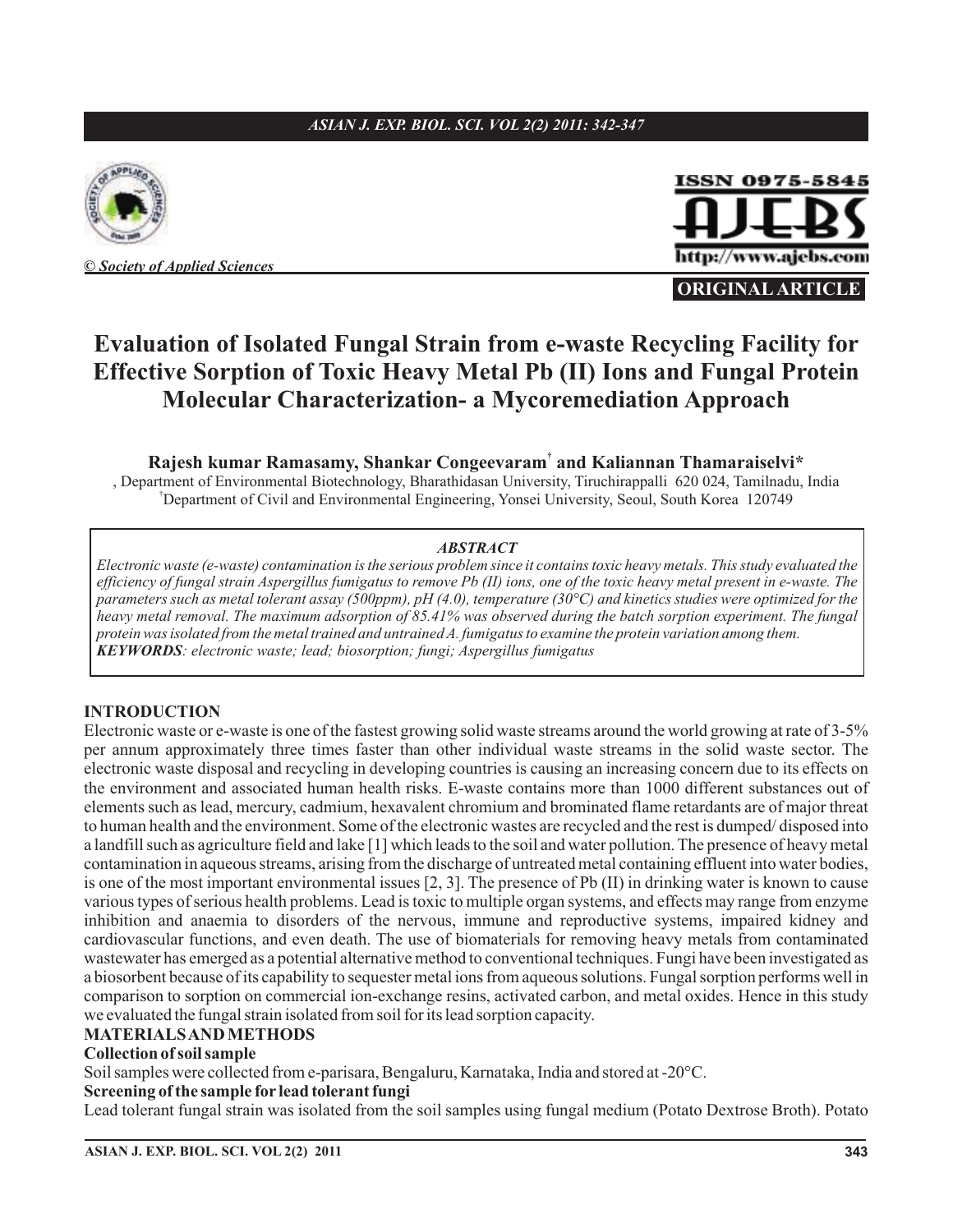dextrose agar plates were prepared using 250g of potato boiled in 100 ml distilled water for 30 min and the filtrate is mixed with 2g of dextrose and 1.5 g of agar was added with this mixture in case of plates. To isolate metal resistant fungal strain the medium was amended lead ions  $100$ mg  $L<sup>-1</sup>$ . Serial dilution technique was performed to decrease the microbial load in the sample and standard spread plate method was performed. The plates were than incubated at room temperature (30-35°C) for 48 h. After 48 h incubation larger identical colonies from each plate were isolated. These isolates were characterized and further employed for heavy metal removal and tolerance studies. Morphological, physiological, and biochemical a characteristic of the isolated fungal species is given in table 1.

#### **Heavy metal assay and biomass quantification**

Lead (II) concentration was determined by PAR (2, 4-pyridile azo resorcinol) method using UV- Vis spectrophotometer (Shimadzu, Japan) at 520 nm. The linear regression of the standard graph for the estimation of Pb (II) is 0.99.

#### **Optimization of pH formetal removal**

The fungal isolate was inoculated into a series of 250 conical flasks containing  $100$ mg L<sup>-1</sup>. The pH was varied from 2 to 10 (2, 4, 6, 8 and 10). The pH of the medium was adjusted using dilute HCL or NaOH. For each pH point the percentage of lead removal was calculated using the following formula,

(Initial lead concentration-current lead concentration)X100

#### Initial lead concentration

#### **Optimization of temperature formetal removal**

The fungal isolate was inoculated into a series of 250 conical flasks containing  $100mg L<sup>-1</sup>$ . The flasks were incubated at temperatures varied from 25 to 45 (25, 30, 35, 40 and 45°C).

### **Measurement of the kinetics of broth cellular growth and heavy metal removal**

The fungal isolate was inoculated into a 250 conical flask containing  $100$ mg L<sup>-1</sup>. The flask was kept in orbital shaker (120 rpm) at optimum pH and temperature for 26 h. During the incubation period, heavy metal concentration and biomass were monitored for every two hours interval until heavy metal removal attains a saturation level.

#### **Heavy metal tolerance assay**

To elucidate the tolerance of the isolate to lead (II) ions, optimal culture conditions were used with varying initial lead concentrations. To a freshly prepared growth medium, lead was amended as Pb (II) using Lead nitrate. After 24 h incubation, the biomass was measured. The extent tolerance was compared and the normalized biomass was calculated, i.e., biomass at each heavy metal concentration per biomass using a control. All the experiments were carried out in triplicates.

#### **Protein expression assays in heavy metal trained and untrained fungi**

Proteomes from the fungal isolate was extracted and purified using microbial lysis method. Cell samples was taken from mid log phase of cellular growth (at optical density of 03 0.4) under the conditions of the experiments to measure the kinetics of the cellular growth and heavy metal removal. The isolated protein was quantifies by Bradford method and the pattern of proteomic expression was analyzed by 10% SDS- PAGE using Laemmli's method [4]

### **RESULTSAND DISCUSSION**

#### **Isolation of lead tolerant fungi**

The number of fungal colonies decreased in the plates with increase in lead concentration. This shows the toxic nature of lead and also the tolerant nature of fungi. The isolated fungal culture was tolerant to a lead concentration of 100 ppm. It was further characterized and used in Pb removal batch mode studies.

#### **Identification of lead tolerant fungal isolates**

Identification of the isolated fungal species was done by observing the colony morphology on PDA plates and by performing Lacto phenol Cotton Blue Mounting with the pure culture of the isolated species Table 1.

### **Optimal pH for heavy metal removal by isolated fungi**

Adsorption of lead increased along with the increase of pH of the adsorbate solution. Maximum adsorption (85.41%) occurred at pH 4, which is shown in Fig 1. From the same figure, it was found that the optimum pH for fungal growth was also pH 4.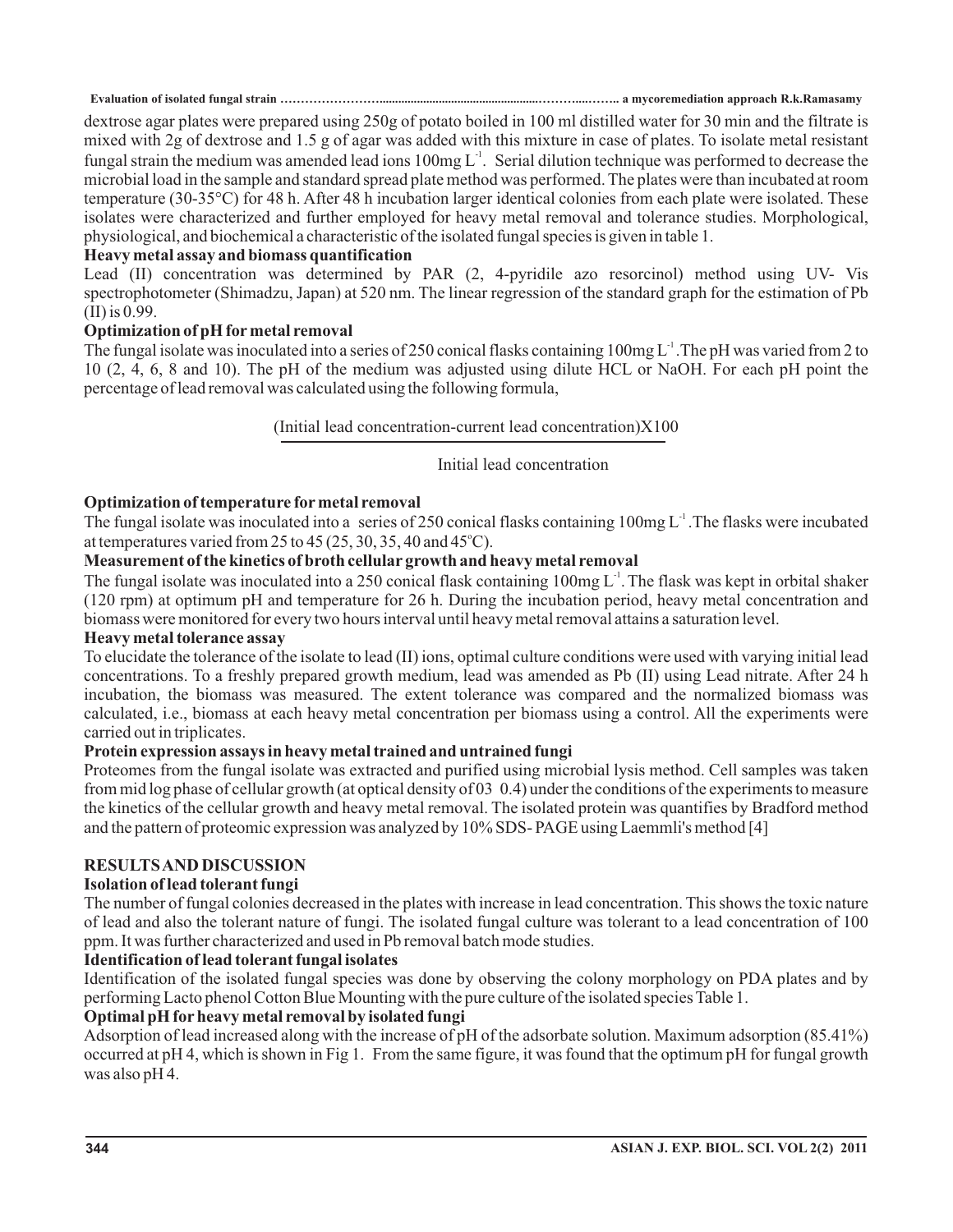Most of the microbial surfaces are negatively charged due to the ionization of the functional groups, thereby contributing to metal binding. The pH of the biosorption medium affects the solubility of the metal ions and the ionization state of the functional groups. Fungal surfaces have a negative charge in the pH range of 2-6 [5]. The proton concentration is high at lower  $pH$  (<2) and heavy metal biosorption decreases due to the positive charge density on metal binding sites, i.e. hydrogen ions compete effectively with metal ions in binding to the sites. The negative charge density on the cell surface increases with increasing pH due to deprotonation of the metal binding sites. The metal ions then compete more effectively for available binding sites, which increase biosorption [6]. Decrease in biosorption at higher pH ( $>6$ ) is due to the formation of soluble hydroxylated complexes of the metal ions and their competition with hydroxyl ions for active sites. Beyond pH 8.0, precipitations of the ions as hydroxides occur [7]. Similar results have been reported for the removal of lead using *Penicillium digitatum* and *Rhizopus nigricans* [8].

| biochemical<br>Morphological,<br>physiological<br>and | Isolated fungal species                |
|-------------------------------------------------------|----------------------------------------|
| characteristics                                       |                                        |
| Colony diameter                                       | $25 \mu m$                             |
| Conidial color                                        | Blue-green                             |
| Hyphae                                                | Septate and hyaline                    |
| Conidial shape                                        | Globose                                |
| Conidial heads                                        | Columnar                               |
| Conidiophores                                         | Flask shaped                           |
| Conidiophores color                                   | Green                                  |
| Vesicle                                               | Flask shaped, 20 µm in diameter, Green |
| Sterigmata                                            | Green, Conidia in chains               |
| No. of sterigmata                                     | Present in single series               |

**Table 1 Morphological, physiological and biochemical characteristics of the isolated fungal species**



Figure 2 Cellular growth and lead removal by *Aspergillus* sp. in response to various temperatures. Concentration of  $Pb$  (II):100  $mgL^{-1}$ , pH: 4, incubation time: 24h

#### **Optimal pH for heavy metal removal by isolated fungi**

Bioaccumulation of Pb (II) by the isolated fungal species, *Aspergillus fumigatus* appears to be temperature dependent. Maximum removal of lead (85.25%) was observed at 30°C for A.fumigatus (Fig 2). The temperature of the adsorption medium could be important for energy dependent mechanisms in metal adsorption by microbial cells. Mostly adsorption is an exothermic process [9], whereas, some examples of endothermic adsorption have also been reported [10]. In case of exothermic biosorption processes, an increase in temperature has been found to reduce the biosorption capacity of the biomass [11, 12]. This is attributed to the increase in temperature may increase metal desorption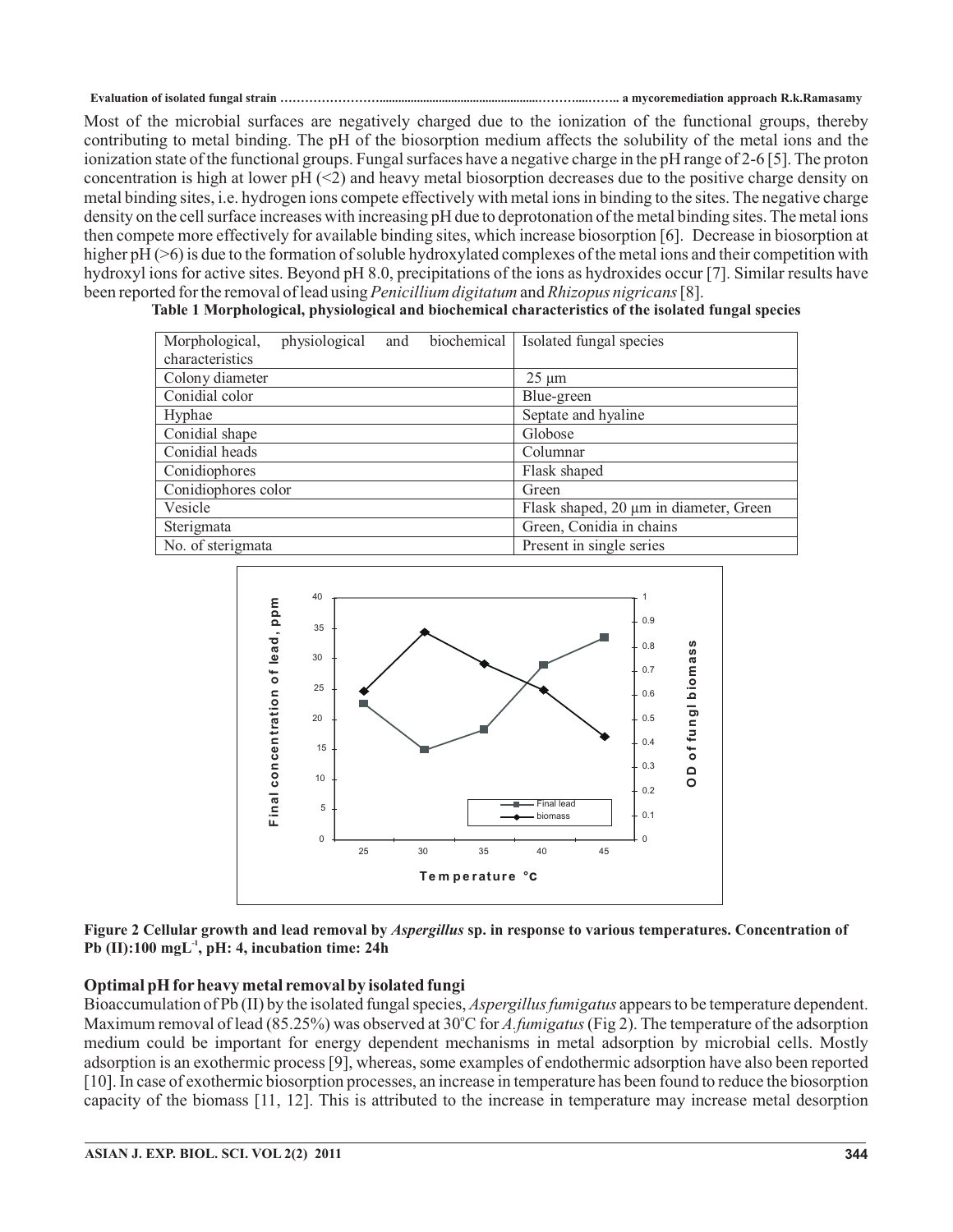tendency from the interface to the solution [13]. At that temperature, the fungal growth was also higher. During endothermic biosorption processes, the extent of adsorption processes increases with increasing temperature. This effect may be due to the fact that at higher temperatures, an increase in active sites occurs due to bond rupture [14]. However, physical damage to the biosorbent can be expected at higher temperature. Sometimes the adsorption may be temperature independent. The adsorption of Hg (II), Cd (II) and Pb (II) by the calcium alginate and immobilized algal preparations appears to be temperature independent over the temperature range tested (5-40°C) [15].

#### **Measurement of the kinetics of broth cellular growth and heavy metal removal**

Lead adsorption by Aspergillus fumigatus increased upto 18 hours of incubation. After that, adsorption reached equilibrium. The maximum adsorption capacity of *Aspergillus fumigatus* was found to be 85.65 % (Fig 3). In case of lead biosorption by *Pleurotus platypus*, the removal efficiency reached equilibrium at 120 min and that by Agaricus *bisporus* and *Calocybe indica* reached equilibrium at 240 and 180 min respectively [7].



#### Figure 3 Kinetics of cellular growth and lead removal by Aspergillus sp. Concentration of Pb (II):100 mgL<sup>-1</sup>, pH: 4, **temperature: 35°C**

#### **Heavy metal tolerance assay**

The tolerance of *Aspergillus fumigatus* to lead was studied for the lead concentrations ranging from 100-500 ppm and the extent of tolerance was compared. When the concentration of lead increased in the media, the absorbance of the fungal culture decreased. It implies that the increase in lead concentration results in the decrease in fungal growth. Maximum growth was obtained in the media containing 100 ppm lead (Fig 4).



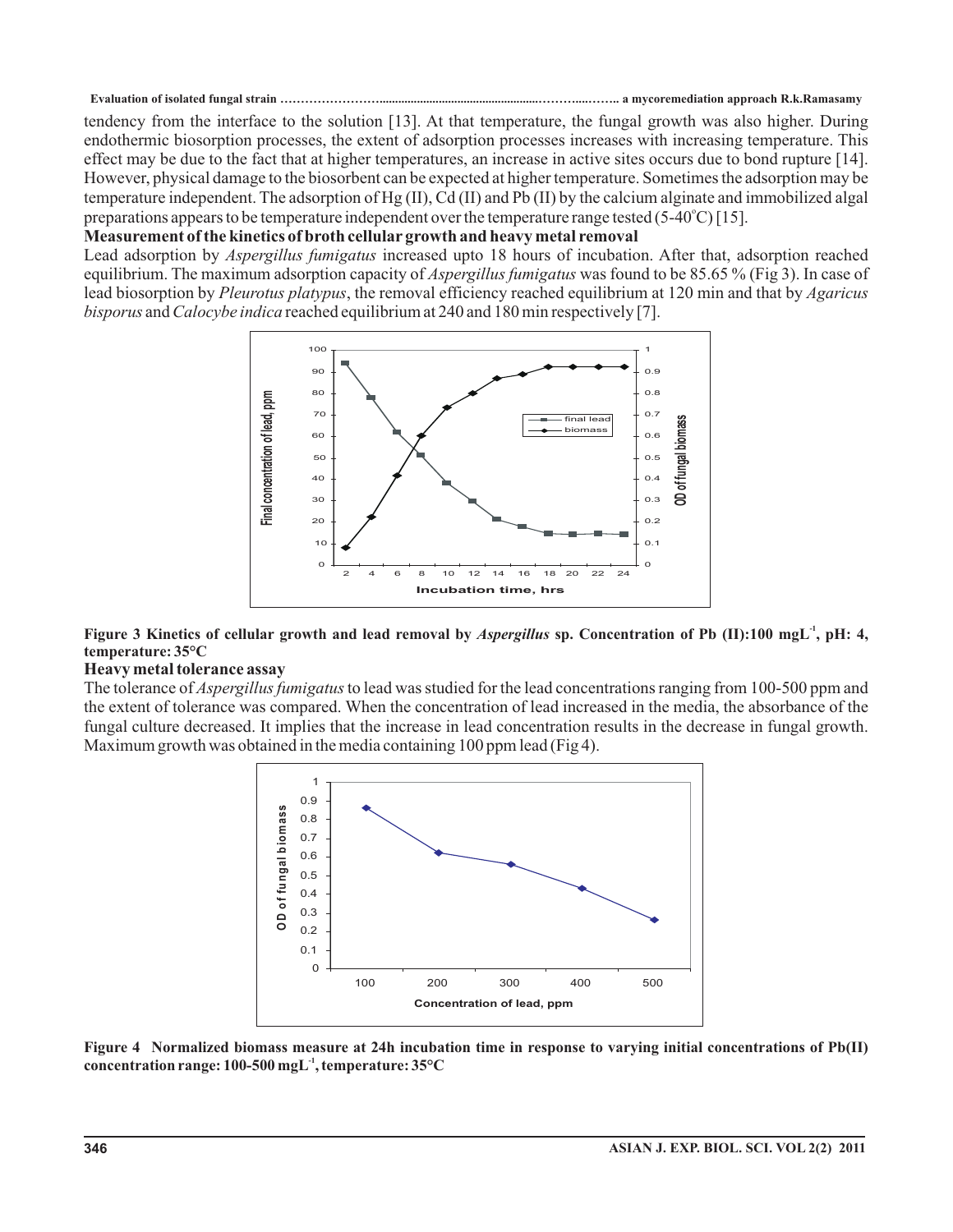#### **Protein expression assays in heavy metal trained and untrained fungi**

The isolated protein was run in 13% SDS PAGE. The cell samples were taken from the mid-log growth phase of the kinetics experiments, that is, the time required for cells to adapt heavy metal toxicity [5]. When compared with metal untrained, the A. fumigatus expressed considerable amount of polypeptide (protein) on 66kDa regardless the test heavy metal (Fig 5). This indicates the speculation that 66kDa protein may involve in response to heavy metal and probably pervasively exists in heavy metal resistant fungi. This was probably attributed to a higher degree of functional diversity fungi [5].



**Figure 5 SDS- PAGE protein expression patterns in heavy metal trained (resistant) and untrained; LaneM Marker; Lane** 1 and 2 Heavy metal untrained *Aspergillus fumigatus;* Lane 3 and 4 Heavy metal trained *Aspergillus fumigatus* 



Figure 1 Cellular growth and lead removal by *Aspergillus* sp. in response to various pH. Temperature: 35°C, incubation **time: 24h, concentration of Pb (II):100 mgL -1**